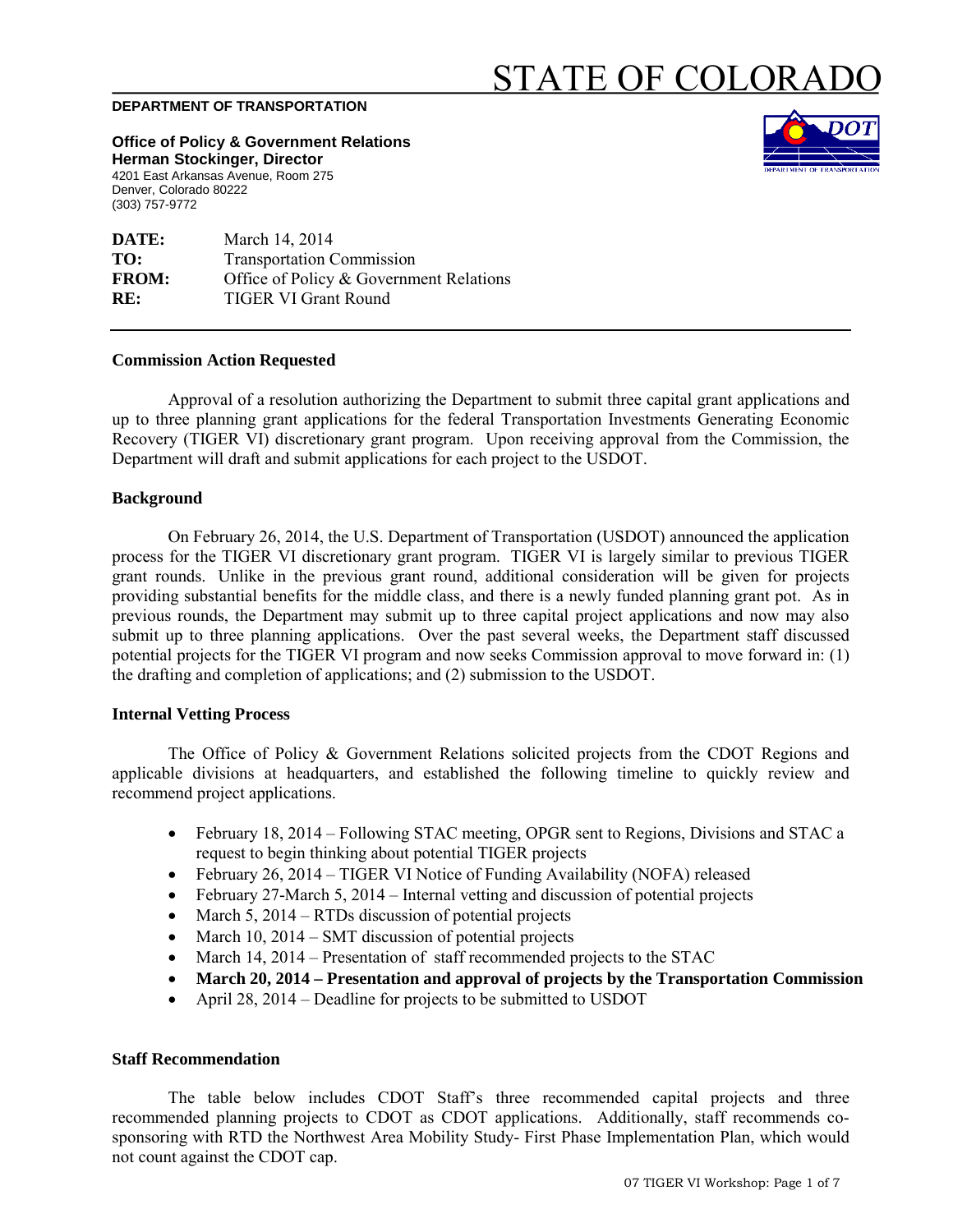# CDOT Recommended Project to Apply for TIGER VI:

| Project                                                                                          | Project<br><b>Type</b> | <b>CDOT</b><br>Region/<br><b>Division</b> | County                        | <b>TIGER</b><br><b>Request</b> | <b>Total</b><br><b>Project</b><br>Cost | <b>State</b><br><b>Funds</b> to<br><b>Match</b>                                   | <b>Local Funds</b><br>to Match                                   |
|--------------------------------------------------------------------------------------------------|------------------------|-------------------------------------------|-------------------------------|--------------------------------|----------------------------------------|-----------------------------------------------------------------------------------|------------------------------------------------------------------|
| SH 160: Mesa<br>Verde Multi-<br>Use Path<br>(Mancos to<br>Cortez)                                | Planning               | 5                                         | Montezuma<br>(rural)          | $\sim$ \$720 K                 | $\sim$ \$900 K                         | TBD:<br>Expect 20%<br>match<br>through<br>state and<br>local funds                | TBD:<br>Mancos/<br>Cortez/<br>Montezuma<br>Cnty/Mesa<br>Verde NP |
| U.S. Bike<br>Routes Plan for<br>Colorado                                                         | Planning               | <b>DTD</b>                                | Statewide                     | \$160K                         | \$400 K<br>\$160 K<br>SPR)             | \$80 K Total<br>(\$40 K)<br><b>TIGER</b><br>match, \$40<br><b>K SPR</b><br>match) | \$0                                                              |
| Interregional<br>Connnectivity<br>Study - Phase II<br>Interoperability<br>Assessment<br>with RTD | Planning               | <b>DTR</b>                                | Various                       | <b>TBD</b>                     | <b>TBD</b>                             | <b>TBD</b>                                                                        | \$0                                                              |
| C-470 Managed<br>Lanes                                                                           | Capital                | $\mathbf{1}$                              | Douglas<br>(urban)            | $\sim$ \$20 M                  | $\sim$ \$220 M                         | $\sim $184.5 M$<br>(state funds,<br>toll<br>revenue)                              | \$15.5 (local<br>and in-kind)                                    |
| I-70 Peak<br>Period Shoulder<br>Lanes                                                            | Capital                | $\mathbf{1}$                              | <b>Clear Creek</b><br>(rural) | \$10 M                         | $\sim$ \$44 M                          | \$33.5 <sub>M</sub><br>(RAMP)                                                     | TBD:<br>Potential<br>Depending on<br>Project Scope               |
| US 40 Berthoud<br>Pass Automated<br><b>Avalanche Pilot</b><br>Project                            | Capital                | 3 & 1                                     | Clear Creek/<br>Grand (rural) | \$1 M                          | $\sim$ \$1.2 M                         | $\sim$ \$200 K                                                                    | <b>TBD</b>                                                       |

*Evaluation Factors.* Based on prior TIGER grant rounds, and in analyzing prior successful and unsuccessful applications, the Department weighed the following factors in considering which projects to recommend to the Commission.

- *Request Size.* Urban grants and rural grant applications may be no less than \$10 million and \$1 million, respectively. The largest grant received over the last three TIGER grant rounds was \$21.6 million, and a minority of projects are funded above the \$15 million mark. As such, urban projects in the \$10 million to \$15 million request range are more likely to be successful.
- *Percent of Project to be Completed with TIGER Funds.* The match requirement remains the same as in previous rounds – 20 percent state/local to 80 percent federal for urban project. No match requirement for rural projects. However, TIGER funds are intended to complete funding plans. In all previous TIGER rounds, for every one TIGER grant dollar awarded, three and one-half dollars were provided as state/local match from the applicant – meaning that projects seeking less than 33 percent of funding from TIGER will be more competitive.
- *Grant Timing.* USDOT's application process is very detailed and requires significant evaluation criteria and a cost-benefit analysis. With less than two months to develop and submit project applications, newer projects lacking existing local match commitments and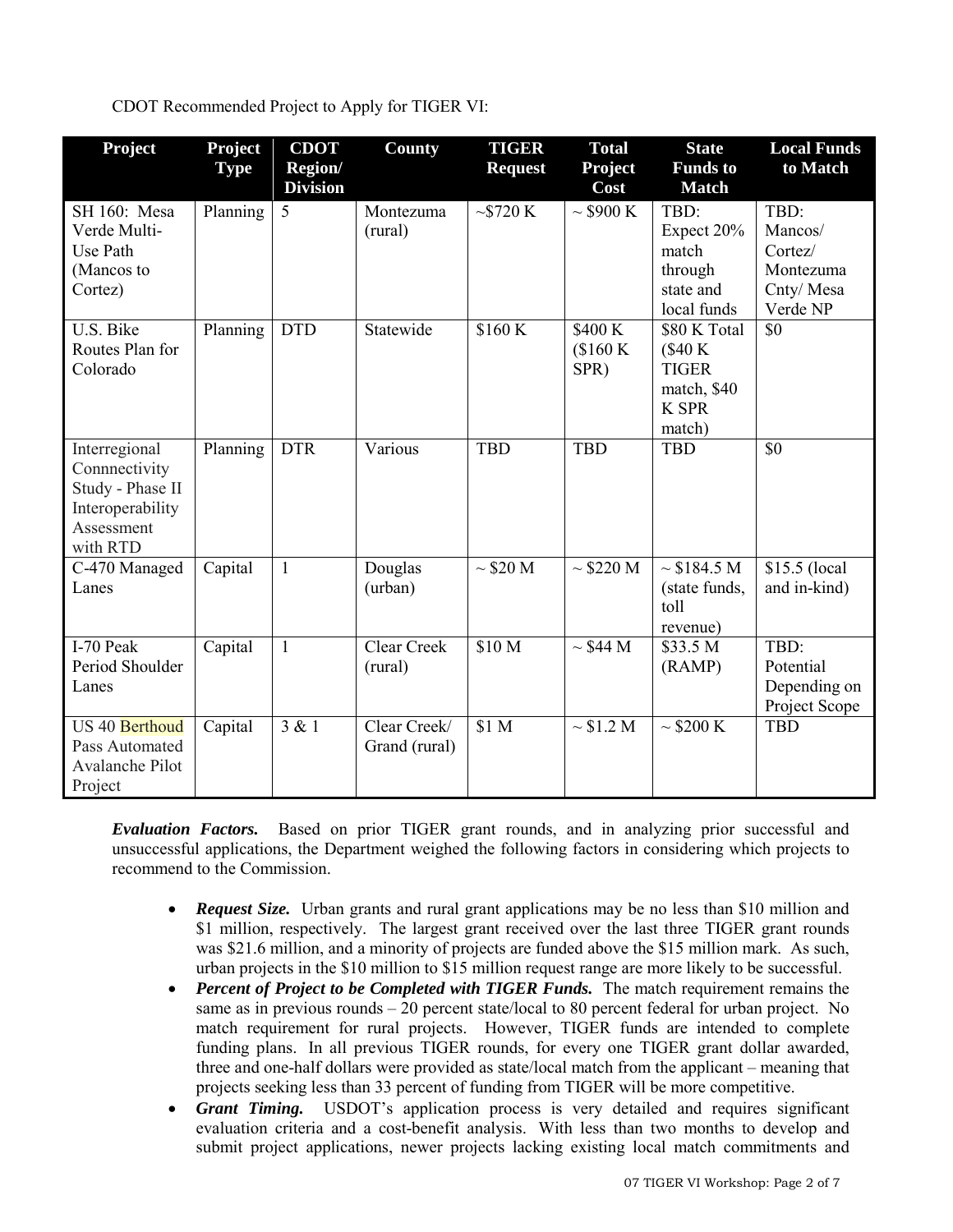remaining NEPA hurdles are not ideal applications, although the timeline for when selected projects must be obligated has been extended as compared to previous rounds.

• *Non-State DOT Financial Commitment.* CDOT learned from previous success and unsuccessful applications that USDOT is looking for commitments beyond the state department of transportation, but rather whether private sector or local government partners are committing funds as well. After a failed North I-25 Managed Lane application under TIGER III with little financial support outside CDOT, local governments came together and committed over \$4 million to the project under TIGER IV, and the application was successful. Projects lacking financial commitment outside the state DOT are less likely to be funded.

*Other Projects Discussed.* This year, 20 projects were considered as possible TIGER VI project applications. The following is a list of the other 14 projects considered. Each are valuable projects for the state, but may not compete in the TIGER VI pool as strongly as the projects recommended to STAC. Projects are not in any priority order.

| Project                                          | <b>CDOT Region/</b> | <b>County</b>                |  |
|--------------------------------------------------|---------------------|------------------------------|--|
|                                                  | <b>Division</b>     |                              |  |
| I-70 Black Gore Ck. Sediment Control             | 3                   | Eagle (rural)                |  |
| SH 50 Widening                                   | $\overline{2}$      | Pueblo (urban) (EDA in 2010) |  |
| N-I25 Segment 3                                  | 1 & 4               | Adams (urban)                |  |
| SH 13 Rio Blanco (shoulder and truck             | 3                   | Rio Blanco (rural)           |  |
| intersection improvements)                       |                     |                              |  |
| I-70 Black Gore Ck. Sediment Control             | 3                   | Eagle County (rural)         |  |
| N I-25 PEL Implementation (TIGER IV              |                     | Adams (urban)                |  |
| corridor)                                        |                     |                              |  |
| U.S. 36 First and Final Mile                     | 4 (primarily)       | Boulder, Broomfield, Adams,  |  |
| Implementation (TIGER I corridor)                |                     | Jefferson (urban)            |  |
| I-70 Mountain Corridor Multi-Use Trail           | 3                   | Eagle (rural)                |  |
| Eagle County Airport                             | 3                   | Eagle (rural)                |  |
| I-70 Reconstruction                              | $\overline{4}$      | Kit Carson (rural)           |  |
| I-76 Reconstruction, Phase IV                    | 4                   | Morgan (rural) (EDA in 2010) |  |
| I-25 / Fillmore Interchange                      | $\overline{2}$      | El Paso (urban)              |  |
| SH 30/6 <sup>th</sup> Avenue (widen & connect to |                     | Arapahoe (urban)             |  |
| E470)                                            |                     |                              |  |
| US 55/160 Connection (ROW & Design)              | 3                   | La Plata (rural)             |  |

# **CDOT's TIGER VI Grant Summary/Prior Colorado TIGER Awards**

The attached Policy Brief summarizes key evaluation criteria, timelines, and requirements provided in the TIGER VI notice of funding availability. This Policy Brief was provided to the STAC, planning partners, and local government partners.

As background, Colorado projects, led by both CDOT and local government applicants, have been awarded the following TIGER grants during the life of the TIGER program:

- **TIGER I –** U.S. 36 Managed Lanes, Project Cost \$160m-\$260m: Awarded \$10m:
- **TIGER IV –** I-25 Managed Lanes, Project Cost \$44.3m: Awarded \$15m:
- **TIGER V –** EJMT Fire Suppression System, Project Cost \$25m: Awarded \$10m: and
- **TIGER V** Great Western Freight Improvement (Town of Windsor), Project Cost \$2,790,185: Awarded \$2,790,185.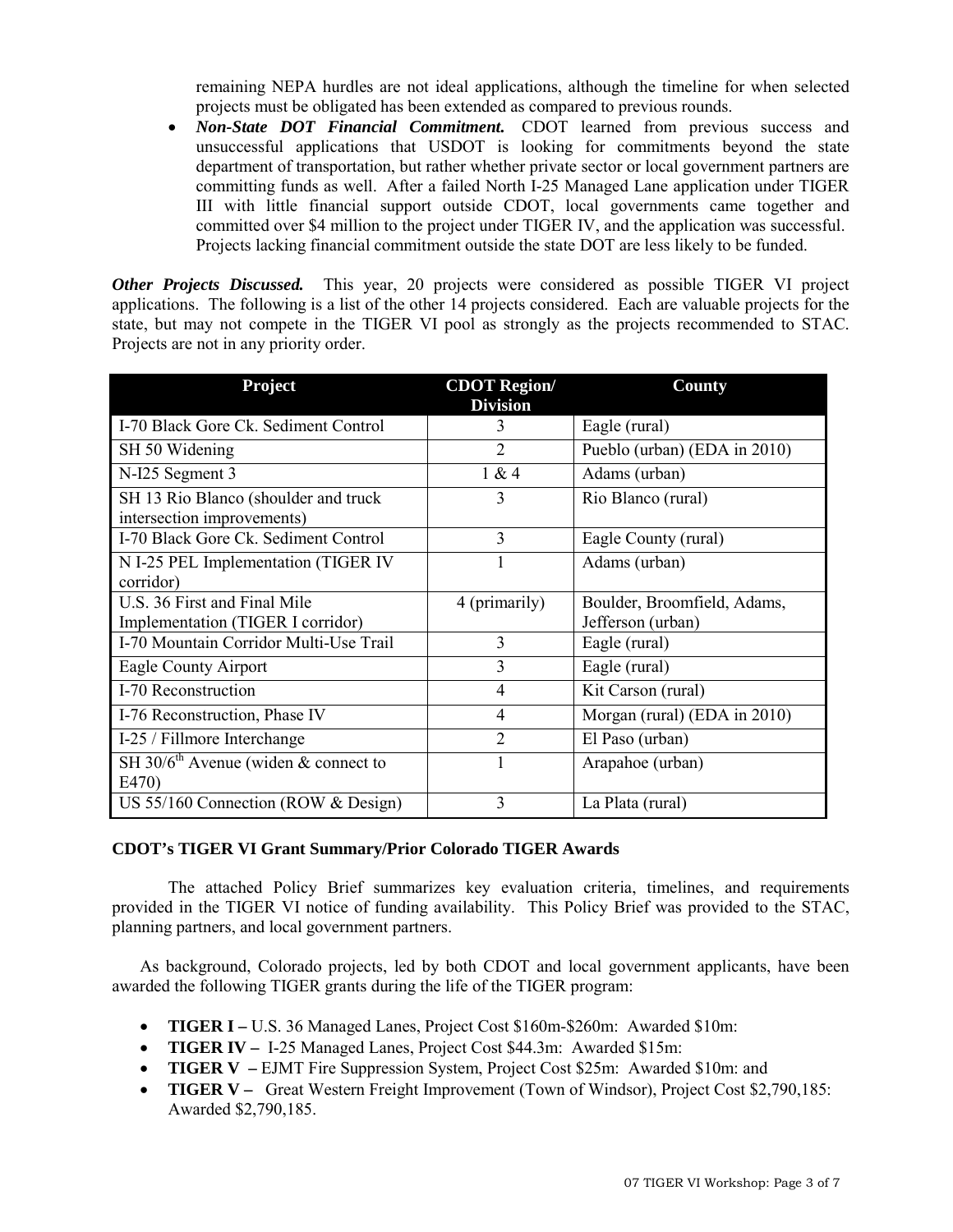# **TIGER V Information (article edited for brevity)**

# **Things You'll Want to Know about USDOT TIGER V**

Posted on September 5, 2013 by [Larry Ehl](http://www.transportationissuesdaily.com/author/larryehl/) 

Wondering which modes, states, and projects got the most TIGER V funding? We've got the answers. USDOT [announced](http://www.dot.gov/fastlane/tiger-returns) that 52 projects in 37 states are splitting the \$474 million approved by Congress.

**1. Which modes received the most TIGER V funding?** Transit and freight projects were the biggest winners in USDOT's TIGER V competitive grant program, taking roughly 55% of the \$474 million awarded. This is based on our very rough analysis (i.e., looking at the project titles). See the project list below for how we categorized the projects, and feel free to let us know of any corrections.

- Transit/Rail (16 projects): \$176,414,257
- Freight (14): \$103,610,173
- Roads (9): \$57,642,885
- Bike-Ped (7): \$70,731,090
- Complete Streets (6): \$49,448,595

**2. Which projects received the highest TIGER V awards? The** top five were all city projects. In fact, nearly all of the awards went to cities, counties, or ports. Few grants went to State DOTs.

- Kansas City, MO: \$20,000,000 for the Kansas City Downtown Streetcar
- Atlanta, GA: \$18,000,000 for the Southwest Atlanta BeltLine Corridor Trail
- Rochester, NY: \$17,700,000 for the Inner Loop East Reconstruction
- Fresno, CA: \$15,924,620 for the Fulton Mall Reconstruction

**3. Which states received the most TIGER funding?** No real surprises here.

- Florida: \$35,621,020
- Texas: \$31,640,043
- California: \$31,424,620
- New York: \$25,727,000
- Washington: \$24,000,000

**4. TIGER V barely moves the needle in funding transportation projects.** In this round, USDOT received 585 applications from all fifty states (and DC, Puerto Rico, Guam and American Samoa) requesting more than \$9 billion. Here's how TIGER 2013 matches up against previous rounds, in terms of number of applications and total funding requested:

- TIGER 2013: 585 applications received, requesting \$9 billion.
- TIGER 2012: 703 applications requested \$10.2 billion; 47 grants were awarded and split \$500 million.
- TIGER 2011: 848 applications for \$14.29 billion; 46 grants split \$511 million.
- TIGER 2010: 1700 applications for \$54 billion; 75 grants split \$583.7 million.
- TIGER ARRA: 1400 applications for \$60 billion; 51 projects split \$1.5 billion.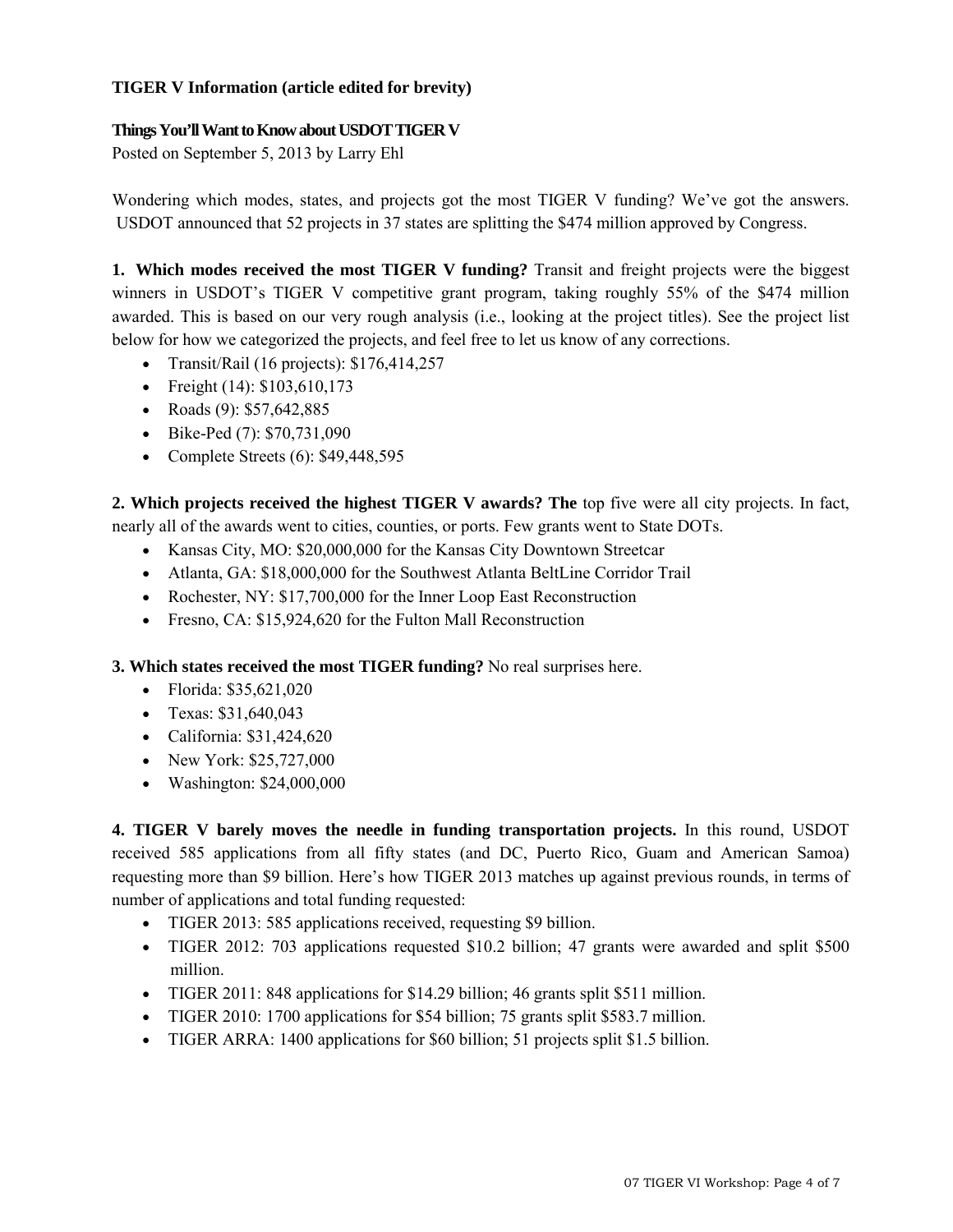

**COLORADO DEPARTMENT OF TRANSPORTATION Office of Policy & Government Relations** 4201 East Arkansas Avenue, Room 275 Denver, Colorado 80222 (303) 757-9772

**February 26, 2014**

# **2014 TRANSPORTATION INFRASTRUCTURE GENERATING ECONOMIC RECOVERY (TIGER VI) GRANT ROUND**

#### **SUMMARY**

On February 26, 2014, the U.S. Department of Transportation (USDOT) announced the start of a sixth round of "Transportation Infrastructure Generating Economic Recovery" (TIGER) discretionary grants, also referred to as "National Infrastructure Investment" grants. This grant round will be substantially similar to recent grant rounds, with minor changes in evaluation criteria and a lengthier application timeframe. This policy brief summarizes the key components and requirements of the TIGER VI grant round.

## **TIGER VI**

*Timeline/Deadlines.* Applications must be submitted through Grants.gov. Submissions may be made beginning April 3, 2014, and received no later than April 28, 2014, at 3:00 p.m. MST.

*Available Funding/Award Ranges.* Under TIGER VI \$600 million is available for project awards – a significant increase over the TIGER V appropriation. Of this amount, a small percentage will be retained by the USDOT for administration of the program, and \$35 million will remain available as a set-aside for planning grants. No state may receive more than \$150 million in total grants. No less than \$120 million may be awarded to projects in rural areas. Grants must be in the \$10 million to \$200 million range. For projects in rural areas, the minimum grant size is \$1 million. For planning grants, there is no minimum grant size.

*Applications Cap.* At maximum, an eligible applicant may submit up to six applications – three capital applications and three planning applications. Bundling or combining applications to evade the application cap is not permitted. The applications cap does not apply to organizations that are partnered with a lead applicant.

*Match Requirements.* The match requirement remains the same as in previous grant rounds – a minimum 20 percent state/local match minimum. Priority is given to projects in which TIGER dollars fill the final piece of an overall project financing package. It is important to note that in the previous five TIGER grant rounds, on average, for every one TIGER grant dollar awarded, three and one-half dollars were provided as state/local match from the applicant.

*Eligible Applicants/Eligible Projects.* The following entities are eligible to apply for an award: state governments; local governments; tribal governments; transit agencies; metropolitan planning organizations; state and local government political subdivisions; and multi-state coalitions or groups. Eligible projects are identical to that of all previous TIGER grant rounds. Specific to Colorado's transportation network, this includes: highway projects; bridge projects (eligible under title 23 of the U.S. Code); public transportation and mass transit projects (eligible under chapter 53 of title 49 of the U.S. Code); passenger and freight rail projects; and intermodal projects. As in prior grant rounds, research, demonstration, or pilot projects that do not result in publicly accessible surface transportation infrastructure are not eligible.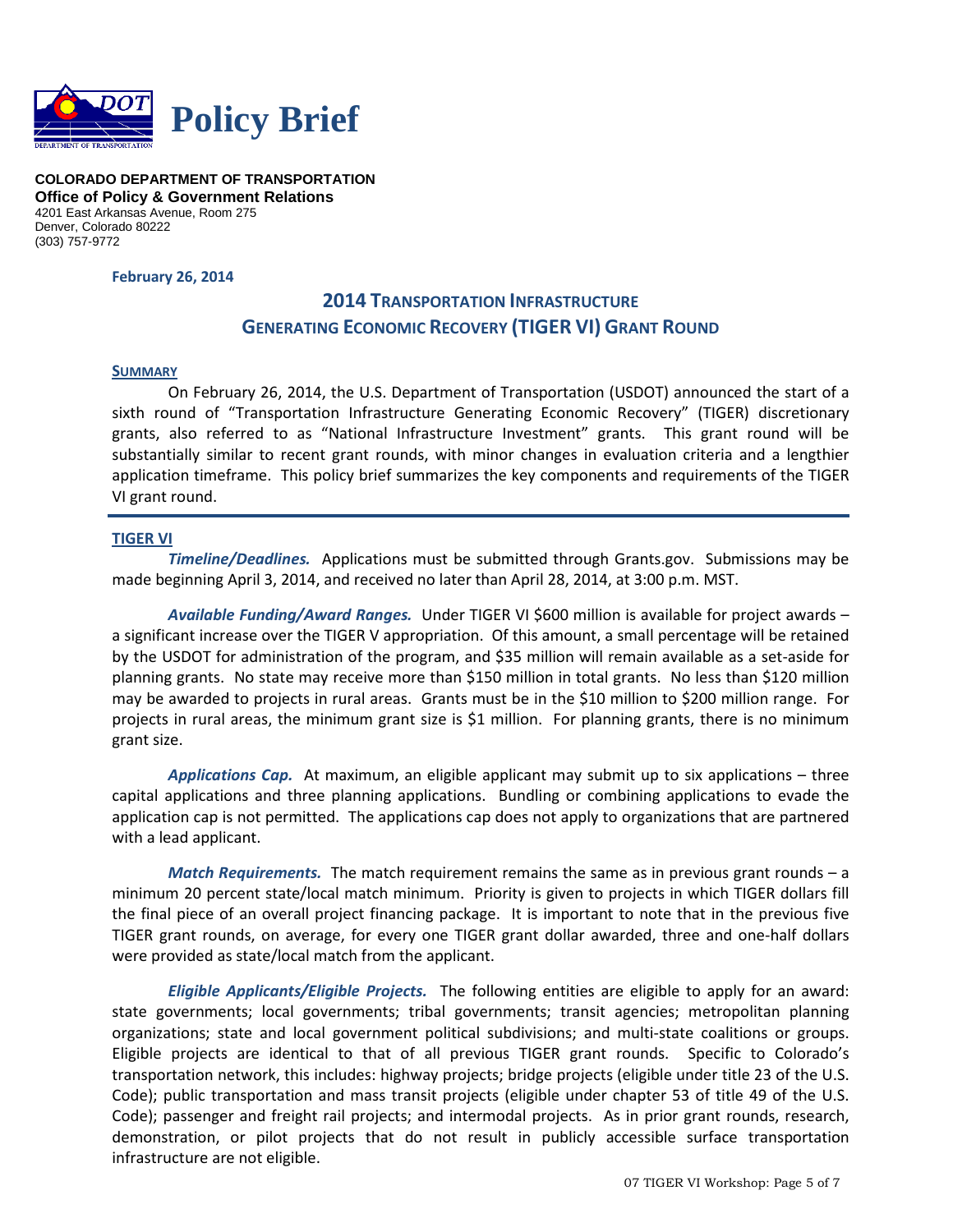#### **EVALUATION CRITERIA**

USDOT has two levels of selection criteria: (1) primary selection criteria (which will receive more weight during evaluations); and (2) secondary selection criteria. Demonstrated project readiness is also a key component of any application's evaluation.

*Primary Selection Criteria.* USDOT will give priority to projects that have a significant impact on desirable long-term outcomes for the U.S., a metropolitan area, or a region. Applications that do not demonstrate a likelihood of significant long-term benefits will not be successful. The following types of long-term outcomes are given priority:

- *State of Good Repair* improving the condition of existing transportation facilities and systems, with particular emphasis on projects that minimize life-cycle costs and improve resiliency.
- *Economic Competitiveness –* contributing to the economic competitiveness of the U.S. over the medium- to long-term.
- *Quality of Life –* increasing transportation choices and access to transportation services to persons in communities across the U.S.
- *Environmental Sustainability* improving energy efficiency, reducing dependence on oil, reducing greenhouse gas emissions, and benefiting the environment.
- *Safety* improving the safety of U.S. transportation facilities and systems, and the demonstration of quantitative data in support.

*Secondary Selection Criteria.* Secondary consideration will be given for: (1) innovation; and (2) partnership. For innovation, USDOT will give priority to projects using innovative strategies to pursue the long-term outcomes outlined above.

*Demonstrated Project Readiness.* Projects must be able to demonstrate that funds will be obligated by September 30, 2016. USDOT will evaluate each application to determine whether a project is likely to meet this deadline, by examining technical feasibility, financial feasibility, project schedule, and assessing project risks and mitigation strategies.

#### **DIFFERENCES FROM PREVIOUS TIGER GRANT ROUNDS**

TIGER VI will be mostly similar to previous TIGER grant rounds, with several key exceptions.

- *Priority for Long-term Job Growth for the Middle Class.* Additional weight will be given to projects that contain benefits to strengthen opportunities to expand the middle class and stimulate long-term job growth, particularly in economically distressed areas.
- *Planning Grants Set-aside.* Of the total program funds, \$35 million is designated for planning grants. Such applications must be identified as project-level or regional plan applications.
- *Project Readiness/Longer Range Projects.* In the previous TIGER round, immediate spending ability was critical. In TIGER VI applications that require slightly longer schedules are encouraged, stating that projects must be able to obligate funds by June 2016 and expend such funds by September 30, 2021.
- *Co-applicants.* Applications that identify co-applicants or project partners must be signed by not only the lead applicants, but also each co-applicant and/or partner organizations.

For detailed information, the TIGER VI notice of funding availability (NOFA) is available online at [http://www.dot.gov/tiger.](http://www.dot.gov/tiger) For more information or questions, please contact Kurt Morrison, CDOT Office of Policy & Government Relations, at (303) 757-9703 or kurt.morrison@state.co.us. This and other Policy Briefs are available on the CDOT Office of Policy & Government Relations website at: [http://coloradodot.info/about/governmentrelations/new-publications/policy-briefs.](http://coloradodot.info/about/governmentrelations/new-publications/policy-briefs)